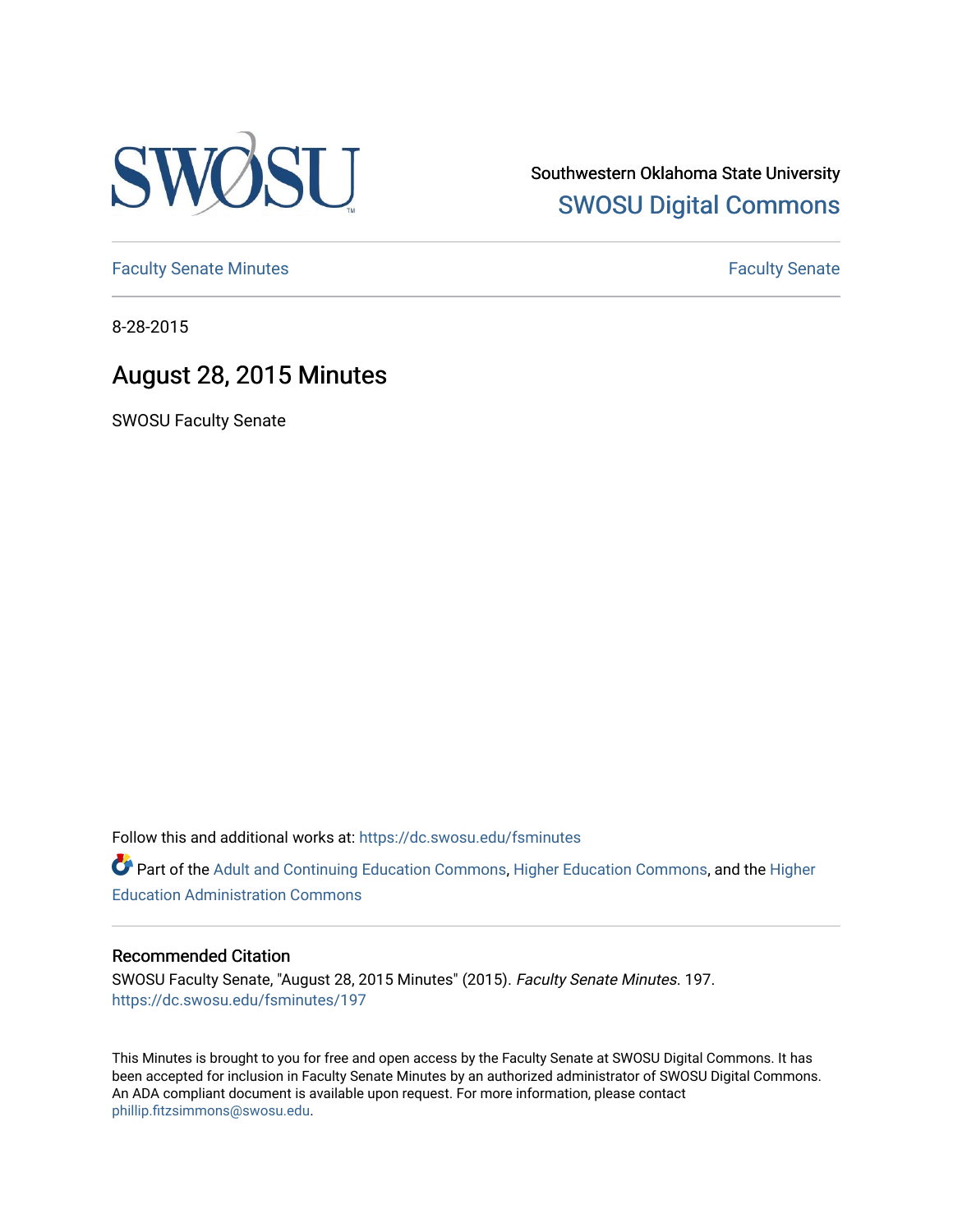### Approved Minutes Southwestern Oklahoma State University FACULTY SENATE August 28, 2015—2:00 pm EDU 201

**I. CALL TO ORDER:** Faculty Senate President Jared Edwards called the August meeting of the Faculty Senate to order at 2:03 p.m. in Education 201.

**II. ESTABLISHMENT OF A QUORUM:** The following members were in attendance: Tammy Blatnick, John Bradshaw, Krista Brooks, Richard Baugher (for Brad Bryant), Lisa Castle, Dayna Coker (at Sayre), Tommye Davis (at Sayre), Stacey DiPaolo, Jerry Dunn, Jared Edwards, Kristin Griffeath, Ryan Haggard, Tiffany Kessler, Sunu Kodumthara, Doug Linder, Jim Long, Scott Long, Kris Mahlock, Tom McNamara, Evette Meliza, Bo Pagliasotti, Cynthia Pena, Linda Pye, Les Ramos, Ann Russell, Lisa Schroeder, Karen Sweeney, Marcy Tanner, Wayne Trail, Muatasem Ubeidat, and Trisha Wald.

**III. CERTIFICATION OF SUBSTITUTES:** Richard Baugher for Brad Bryant.

**IV. PRESENTATION OF VISITORS:** President Edwards recognized and presented Kirk Fast, Justin Weathers and Michael Kluver, officers of the SWOSU Staff Council, as visitors to the meeting.

**V. APPROVAL OF MINUTES:** The minutes from the July meeting were approved by a voice vote with no opposition.

#### **VI. ANNOUNCEMENTS**

#### **A. President Jared Edwards**

- 1. From the Executive Council meeting of
	- a. Next Executive Council meeting on 9/14
- 2. From the Administrative Council meeting of a. Next Administrative Council meeting on 9/14
- 3. Meeting with the Provost
	- a. We informed the Provost of the Senate decision on CETL faculty.
	- b. Dependent tuition waivers
		- i. Increase not likely
		- ii. Policy is being questioned at the state level from OU
	- c. Health care—possibility of 3 tier system where  $2<sup>nd</sup>$  tier is covered
	- d. Reminded that even without raises this year's budget depended on a 1% increase in enrollment
	- e. Course transformations
		- i. Were assured that any class changes would be voluntary
		- ii. DFW rates are two grades and a withdraw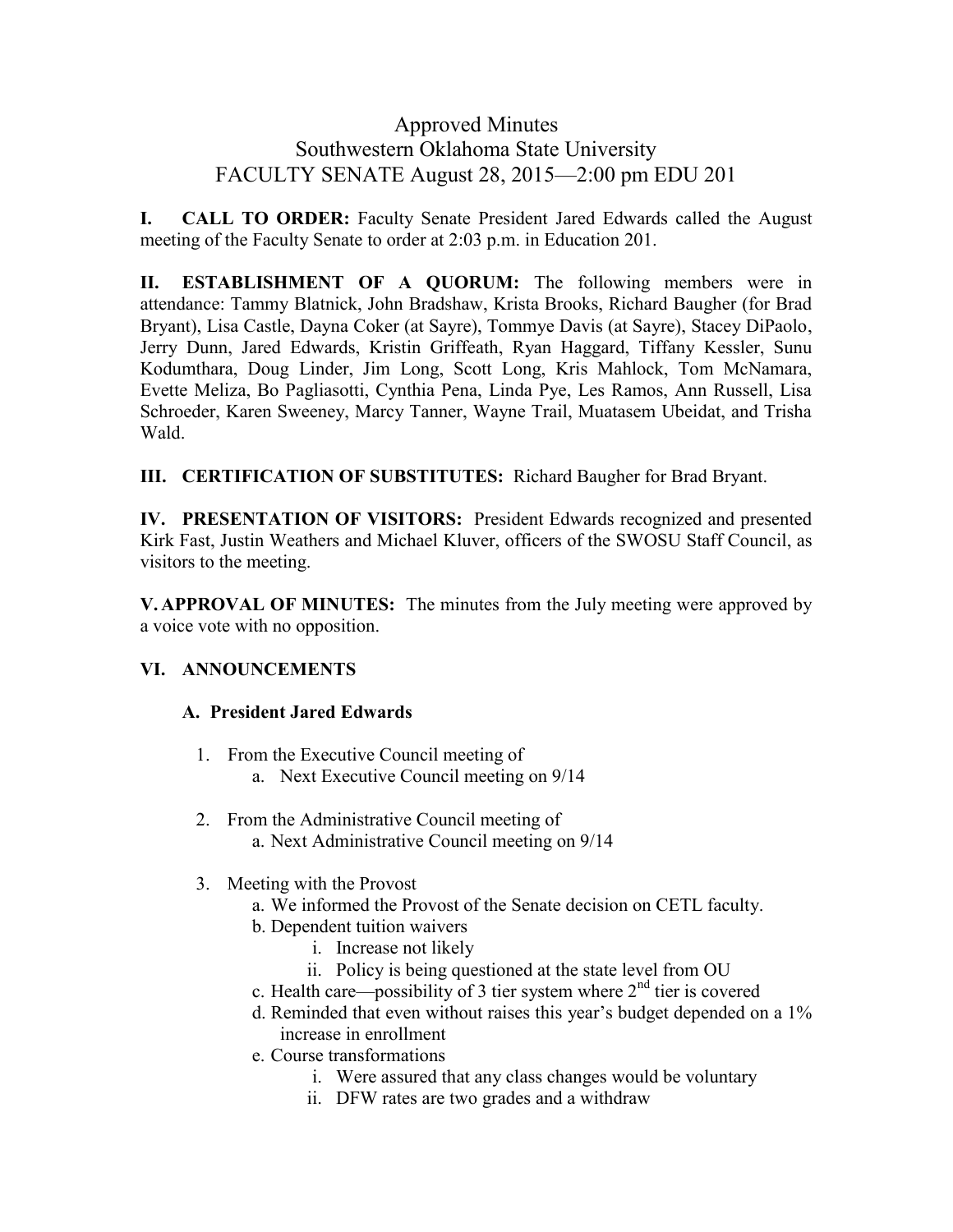- f. New CETL faculty line covered by distance education fees
- g. Looking at how many faculty are justified by FTE, majors, and graduates
	- i. May lead to more classes being limited to every other year.
- 4. Staff Council Meeting of 8/12/2015
	- a. I was invited as a guest to encourage communication
	- b. Staff council would like to work more closely with us on employee issues—probably from the personnel and university policies committees.
- 5. Service plaques
	- a. Presented 28 years of service plaques and 2 faculty senate plaques
	- b. Cost of plaques exceeded dues collected for  $2<sup>nd</sup>$  year (no other year from 2009 on)
- 6. FUPTRC Committee—Appendices B and C.
- 7. New Faculty Reception will be Thursday, September 10, 2015, from 2:30 to 4:30 at the Bulldog Beanery

#### **B. Secretary/Treasurer Trisha Wald**

#### 1. **Roll Sheet** – please sign.

#### 2. **Treasurer's Report:**

- a. BancFirst Checking Account:
	- i. July Meeting Balance: \$1,672.94
	- ii. CURRENT BALANCE: \$2,593.94
		- 1. Increase due to Faculty Senate dues
		- 2. Service plaques account still due.
- b. University Account:
	- i. July Meeting balance: \$105.01
	- ii. CURRENT BALANCE: \$105.01
- **C. President-Elect Tom McNamara:** Nothing to report.
- **D. Past President Evette Meliza:** Nothing to report.
- **E. Student Government Representative:** The SGA did not have a representative at the meeting.

#### **VII. REPORTS FROM STANDING AND AD HOC COMMITTEES:** None.

**VIII. UNFINISHED BUSINESS:** None.

#### **IX. NEW BUSINESS:**

**A. Budget Approval—Appendix A**: Budget, as submitted, was approved by a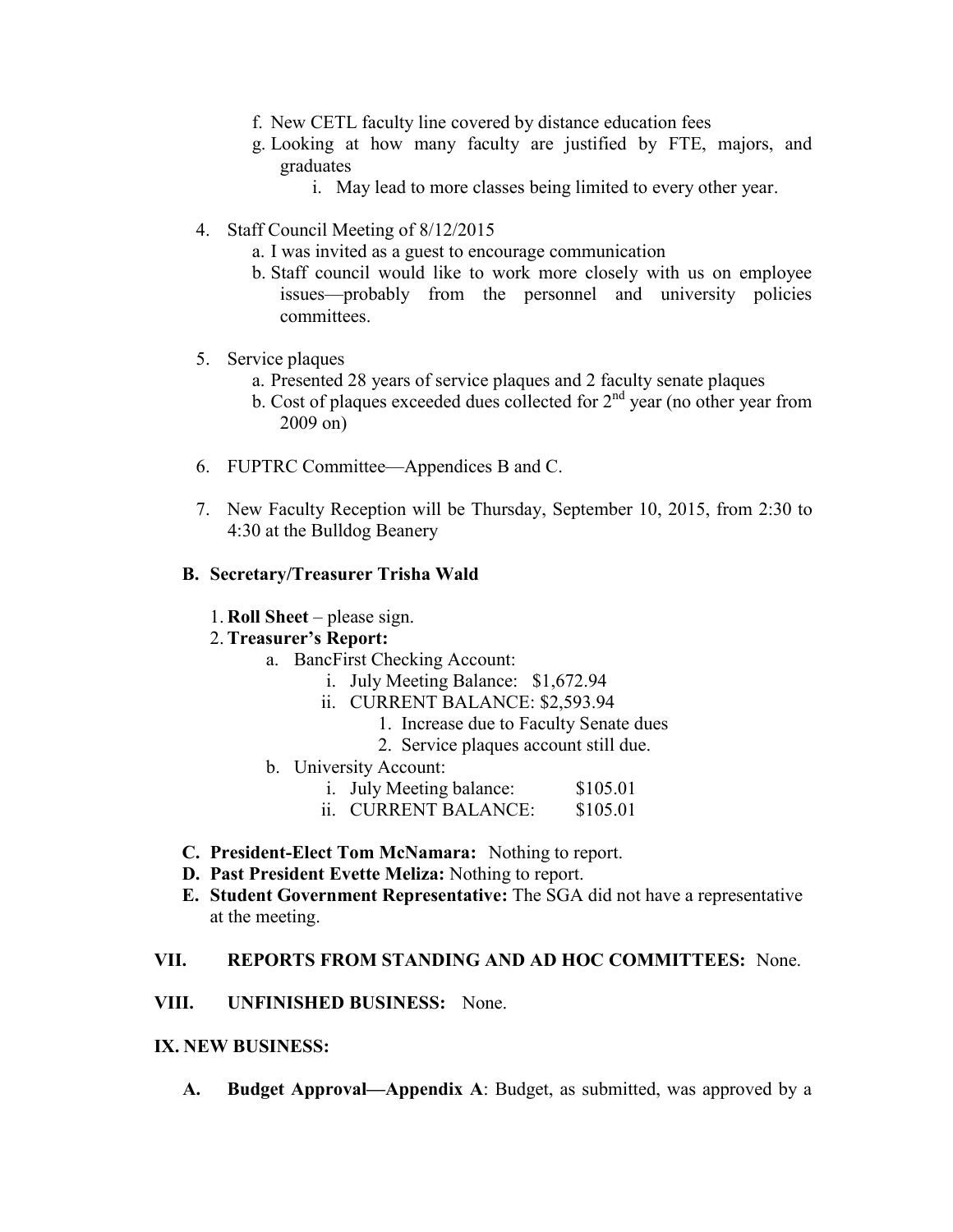voice vote with no opposition.

### **X. ADJOURNMENT:** Meeting adjourned at 2:47 P.M. by acclamation.

Respectfully submitted,

Jared Edwards, Faculty Senate President

Trisha Wald, Faculty Senate Secretary

# **Next meeting Friday, September 25th**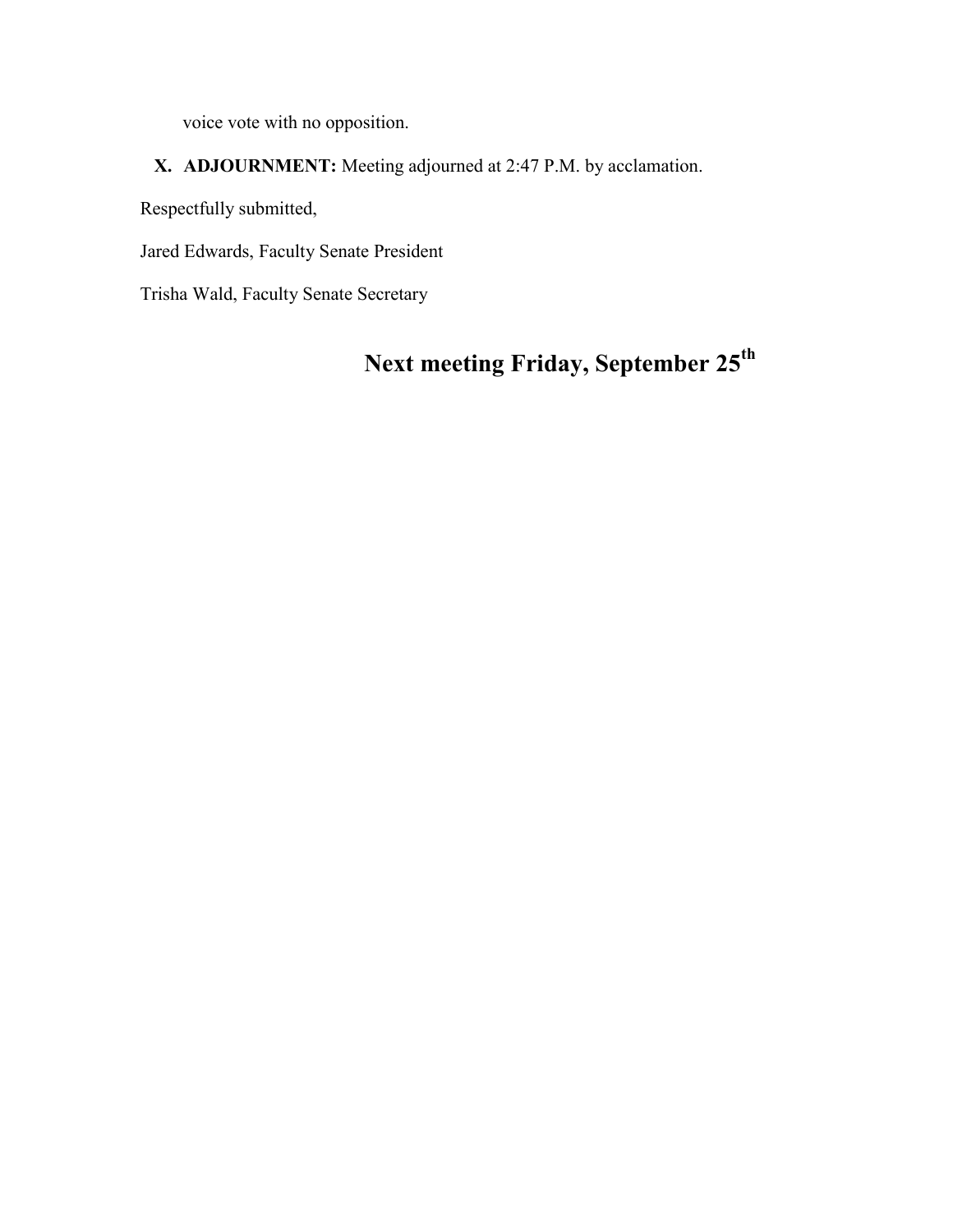## **Appendix A Faculty Senate Budget 2015-2016**

|                              | <b>Budgeted</b> | <b>Actual</b> |
|------------------------------|-----------------|---------------|
| <i>Income</i>                |                 |               |
| Donations                    |                 | \$0.00        |
| <b>Faculty Senate Dues</b>   | \$850.00        | \$921.00      |
| <b>Total Income</b>          | \$850.00        | \$921.00      |
|                              |                 |               |
| <i>Expenses</i>              |                 |               |
| <b>Service Award Plaques</b> | \$1100.00       | \$955.36      |
| <b>Officer Plaques</b>       | \$150.00        | \$120.24      |
| New Faculty Reception        | \$150.00        |               |
| <b>Retirement Reception</b>  | \$150.00        |               |
| Copying, Travel, Misc.       | \$20.00         |               |
| <b>Total Expenses</b>        | \$1570.00       |               |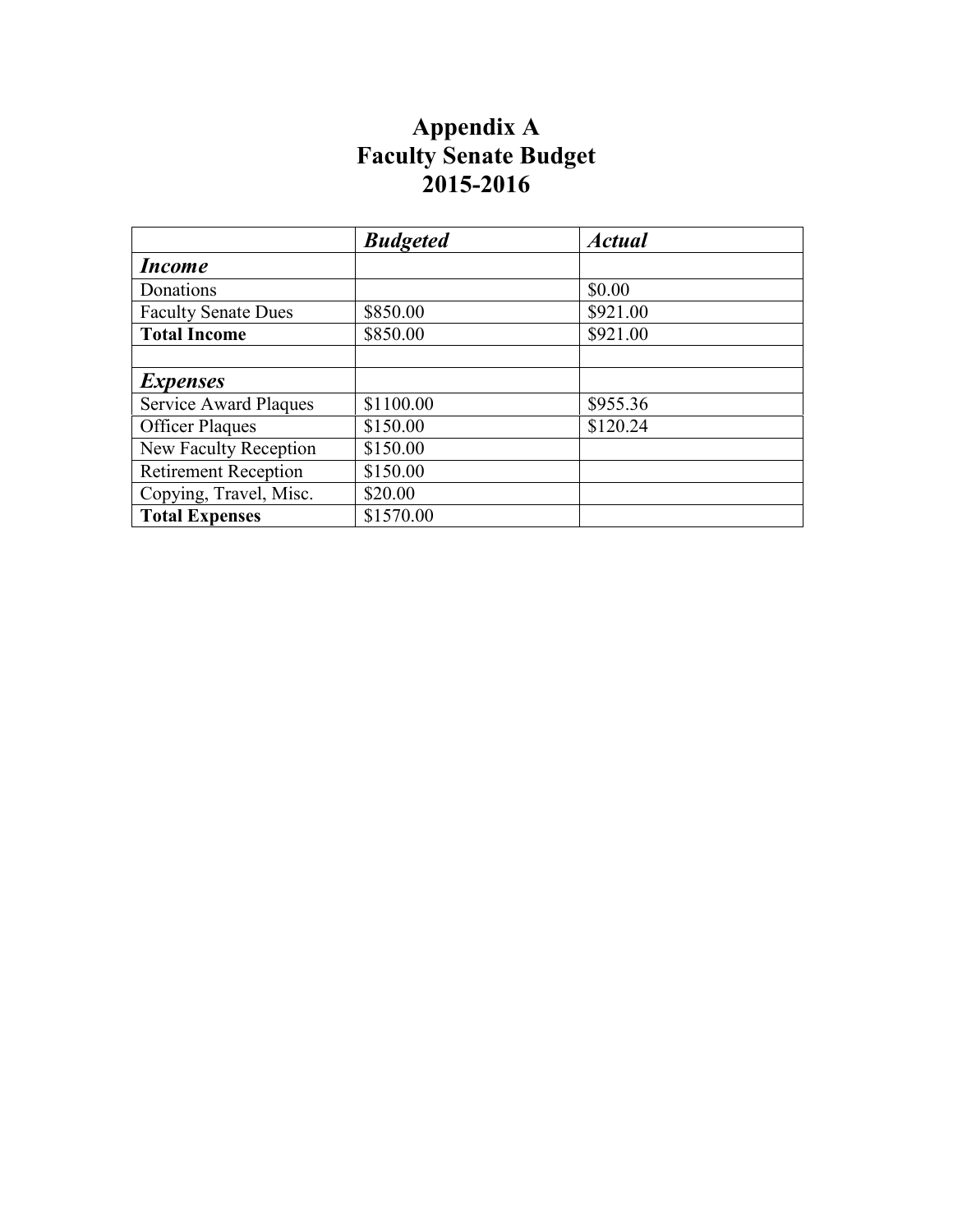# **Appendix B**

| <b>Last Name</b> | <b>First Name</b>   | Colle<br>ge  | <b>School</b> | <b>Departme</b><br>nt | Cont<br>ract<br>Ten<br>ure | Rank          | Yr<br>E<br>m<br>p.    | Yrs.<br>Exp<br>er.<br>At<br><b>SW</b><br><b>OS</b><br>U |
|------------------|---------------------|--------------|---------------|-----------------------|----------------------------|---------------|-----------------------|---------------------------------------------------------|
| <b>JEONG</b>     | <b>EUNKYUN</b><br>G | Arts<br>&Sci |               | Art/Comm<br>/Theatre  | Tenu<br>red                | Assoc<br>Prof | 20<br>05              | 10                                                      |
| <b>JONES</b>     | <b>ROBIN</b>        | Arts<br>&Sci |               | Art/Comm<br>/Theatre  | Tenu<br>red                | Assoc<br>Prof | 19<br>97              | 18                                                      |
| <b>KENDALL</b>   | <b>JOEL</b>         | Arts<br>&Sci |               | Art/Comm<br>/Theatre  | Tenu<br>red                | Prof          | 19<br>98              | 17                                                      |
| <b>PARKER</b>    | <b>TODD</b>         | Arts<br>&Sci |               | Art/Comm<br>/Theatre  | Tenu<br>red                | Asst<br>Prof  | $\overline{20}$<br>06 | 9                                                       |
| <b>SCHROEDER</b> | <b>LISA</b>         | Arts<br>&Sci |               | Art/Comm<br>/Theatre  | Tenu<br>red                | Assoc<br>Prof | 20<br>05              | 10                                                      |
| <b>ARACENA</b>   | <b>JIMENA</b>       | Arts<br>&Sci |               | <b>Biology</b>        | Tenu<br>red                | Assoc<br>Prof | 20<br>06              | 9                                                       |
| <b>BOGGS</b>     | <b>LISA</b>         | Arts<br>&Sci |               | Biology               | Tenu<br>red                | Assoc<br>Prof | 19<br>92              | 23                                                      |
| <b>CASTLE</b>    | <b>LISA</b>         | Arts<br>&Sci |               | <b>Biology</b>        | Tenu<br>red                | Asst<br>Prof  | 20<br>10              | 5                                                       |
| <b>HOLGADO</b>   | <b>ANDREA</b>       | Arts<br>&Sci |               | <b>Biology</b>        | Tenu<br>red                | Assoc<br>Prof | 20<br>08              | 7                                                       |
| <b>O'NEAL</b>    | <b>STEVEN</b>       | Arts<br>&Sci |               | <b>Biology</b>        | Tenu<br>red                | Prof          | 19<br>90              | 25                                                      |
| <b>PAUL</b>      | <b>ERIC</b>         | Arts<br>&Sci |               | <b>Biology</b>        | Tenu<br>red                | Assoc<br>Prof | 20<br>06              | 9                                                       |
| <b>UBEIDAT</b>   | <b>MUATASE</b><br>M | Arts<br>&Sci |               | <b>Biology</b>        | Tenu<br>red                | Prof          | 20<br>03              | 12                                                      |
| <b>CAMPBELL</b>  | <b>BRIAN</b>        | Arts<br>&Sci |               | Chem/Phy<br>sics      | Tenu<br>red                | Prof          | 19<br>97              | 18                                                      |
| <b>ESJORNSON</b> | <b>SYLVIA</b>       | Arts<br>&Sci |               | Chem/Phy<br>sics      | Tenu<br>red                | Prof          | 19<br>95              | 20                                                      |
| <b>ESJORNSON</b> | <b>DAVID</b>        | Arts<br>&Sci |               | Chem/Phy<br>sics      | Tenu<br>red                | Assoc<br>Prof | 20<br>05              | 10                                                      |
| <b>GOFORTH</b>   | <b>TERRY</b>        | Arts<br>&Sci |               | Chem/Phy<br>sics      | Tenu<br>red                | Prof          | 19<br>89              | 26                                                      |
| <b>HUBIN</b>     | <b>TIMOTHY</b>      | Arts<br>&Sci |               | Chem/Phy<br>sics      | Tenu<br>red                | Prof          | 20<br>05              | 10                                                      |
| <b>JOHNSON</b>   | <b>JASON</b>        | Arts<br>&Sci |               | Chem/Phy<br>sics      | Tenu<br>red                | Prof          | 19<br>96              | 19                                                      |
| <b>KELLY</b>     | <b>WILLIAM</b>      | Arts<br>&Sci |               | Chem/Phy<br>sics      | Tenu<br>red                | Prof          | $\overline{19}$<br>94 | 21                                                      |
| <b>LINDER</b>    | <b>DOUGLAS</b>      | Arts<br>&Sci |               | Chem/Phy<br>sics      | Tenu<br>red                | Assoc<br>Prof | 20<br>06              | 9                                                       |
| <b>MARTYN</b>    | <b>DAVID</b>        | Arts<br>&Sci |               | Chem/Phy<br>sics      | Tenu<br>red                | Assoc<br>Prof | 20<br>08              | 7                                                       |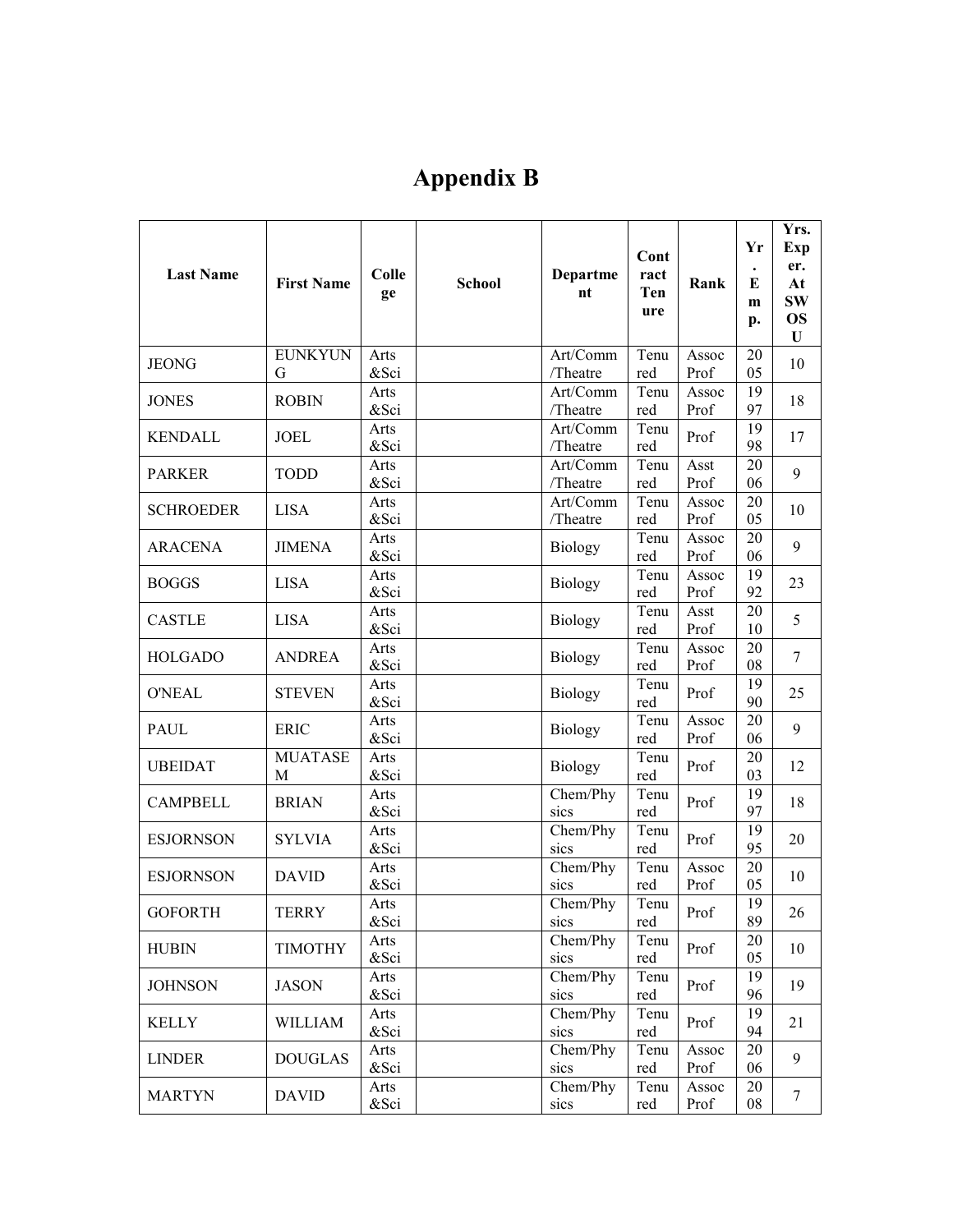| <b>Last Name</b>         | <b>First Name</b>          | Colle<br>ge  | <b>School</b>     | <b>Departme</b><br>nt | Cont<br>ract<br>Ten<br>ure | Rank          | Yr<br>E<br>m<br>p. | Yrs.<br><b>Exp</b><br>er.<br>At<br><b>SW</b><br><b>OS</b><br>U |
|--------------------------|----------------------------|--------------|-------------------|-----------------------|----------------------------|---------------|--------------------|----------------------------------------------------------------|
| <b>STEIN</b>             | <b>TONY</b>                | Arts<br>&Sci |                   | Chem/Phy<br>sics      | Tenu<br>red                | Asst<br>Prof  | 20<br>01           | 14                                                             |
| <b>TRAIL</b>             | <b>WAYNE</b>               | Arts<br>&Sci |                   | Chem/Phy<br>sics      | Tenu<br>red                | Asst<br>Prof  | 20<br>05           | 10                                                             |
| <b>ALSBERG</b>           | <b>FRED</b>                | Arts<br>&Sci |                   | Lang/Lit              | Tenu<br>red                | Asst<br>Prof  | 19<br>91           | 24                                                             |
| <b>COLLINS</b>           | <b>KEVIN</b>               | Arts<br>&Sci |                   | Lang/Lit              | Tenu<br>red                | Assoc<br>Prof | 20<br>04           | 11                                                             |
| <b>GAYDOSIK</b>          | <b>VICTORIA</b>            | Arts<br>&Sci |                   | Lang/Lit              | Tenu<br>red                | Assoc<br>Prof | 19<br>99           | 16                                                             |
| LANDRUM-<br><b>GEYER</b> | <b>DENISE</b>              | Arts<br>&Sci |                   | Lang/Lit              | Tenu<br>red                | Asst<br>Prof  | 20<br>10           | 5                                                              |
| <b>LOGAN</b>             | <b>KELLEY</b>              | Arts<br>&Sci |                   | Lang/Lit              | Tenu<br>red                | Prof          | 19<br>94           | 21                                                             |
| <b>PENA</b>              | <b>CYNTHIA</b>             | Arts<br>&Sci |                   | Lang/Lit              | Tenu<br>red                | Assoc<br>Prof | 20<br>08           | $\overline{7}$                                                 |
| <b>BIYOGMAM</b>          | <b>GUY</b>                 | Arts<br>&Sci |                   | Math                  | Tenu<br>red                | Assoc<br>Prof | 20<br>10           | 5                                                              |
| <b>CHANG</b>             | HUNG-<br><b>CHIEH</b>      | Arts<br>&Sci |                   | Math                  | Tenu<br>red                | Assoc<br>Prof | 20<br>05           | 10                                                             |
| <b>DOUGHERTY</b>         | <b>MICHAEL</b>             | Arts<br>&Sci |                   | Math                  | Tenu<br>red                | Assoc<br>Prof | 20<br>00           | 15                                                             |
| <b>EAST</b>              | <b>GERARD</b>              | Arts<br>&Sci |                   | Math                  | Tenu<br>red                | Assoc<br>Prof | 19<br>97           | 18                                                             |
| <b>MCNAMARA</b>          | <b>TOM</b>                 | Arts<br>&Sci |                   | Math                  | Tenu<br>red                | Assoc<br>Prof | 20<br>08           | 7                                                              |
| <b>BESSINGER</b>         | <b>DAVID</b>               | Arts<br>&Sci | <b>MUSIC CAMP</b> | Music                 | Tenu<br>red                | Assoc<br>Prof | 19<br>84           | 31                                                             |
| <b>CHAMBERS</b>          | <b>ROBERT</b>              | Arts<br>&Sci |                   | Music                 | Tenu<br>red                | Prof          | 19<br>76           | 39                                                             |
| <b>FARRIS</b>            | <b>DANIEL</b>              | Arts<br>&Sci | <b>MUSIC CAMP</b> | Music                 | Tenu<br>red                | Asst<br>Prof  | 20<br>07           | 8                                                              |
| LEE                      | <b>CHIHCHE</b><br>N SOPHIA | Arts<br>&Sci |                   | Music                 | Tenu<br>red                | Prof          | 20<br>02           | 13                                                             |
| <b>TALLEY</b>            | <b>KEITH</b>               | Arts<br>&Sci |                   | Music                 | Tenu<br>red                | Assoc<br>Prof | 20<br>06           | 9                                                              |
| <b>BROWN</b>             | DAN R.                     | Arts<br>&Sci |                   | Soc Sci               | Tenu<br>red                | Asst<br>Prof  | 20<br>01           | 14                                                             |
| <b>DUNN</b>              | <b>JERRY</b>               | Arts<br>&Sci |                   | Soc Sci               | Tenu<br>red                | Assoc<br>Prof | 20<br>02           | 13                                                             |
| <b>GATES</b>             | <b>FRED</b>                | Arts<br>&Sci |                   | Soc Sci               | Tenu<br>red                | Prof          | 20<br>02           | 13                                                             |
| <b>HAYDEN</b>            | <b>JOHN</b>                | Arts<br>&Sci |                   | Soc Sci               | Tenu<br>red                | Prof          | 19<br>92           | 23                                                             |
| <b>HERTZEL</b>           | <b>DAVID</b>               | Arts<br>&Sci |                   | Soc Sci               | Tenu<br>red                | Prof          | 19<br>96           | 19                                                             |
| <b>KODUMTHAR</b><br>A    | <b>SUNU</b>                | Arts<br>&Sci |                   | Soc Sci               | Tenu<br>red                | Asst<br>Prof  | 20<br>10           | 5                                                              |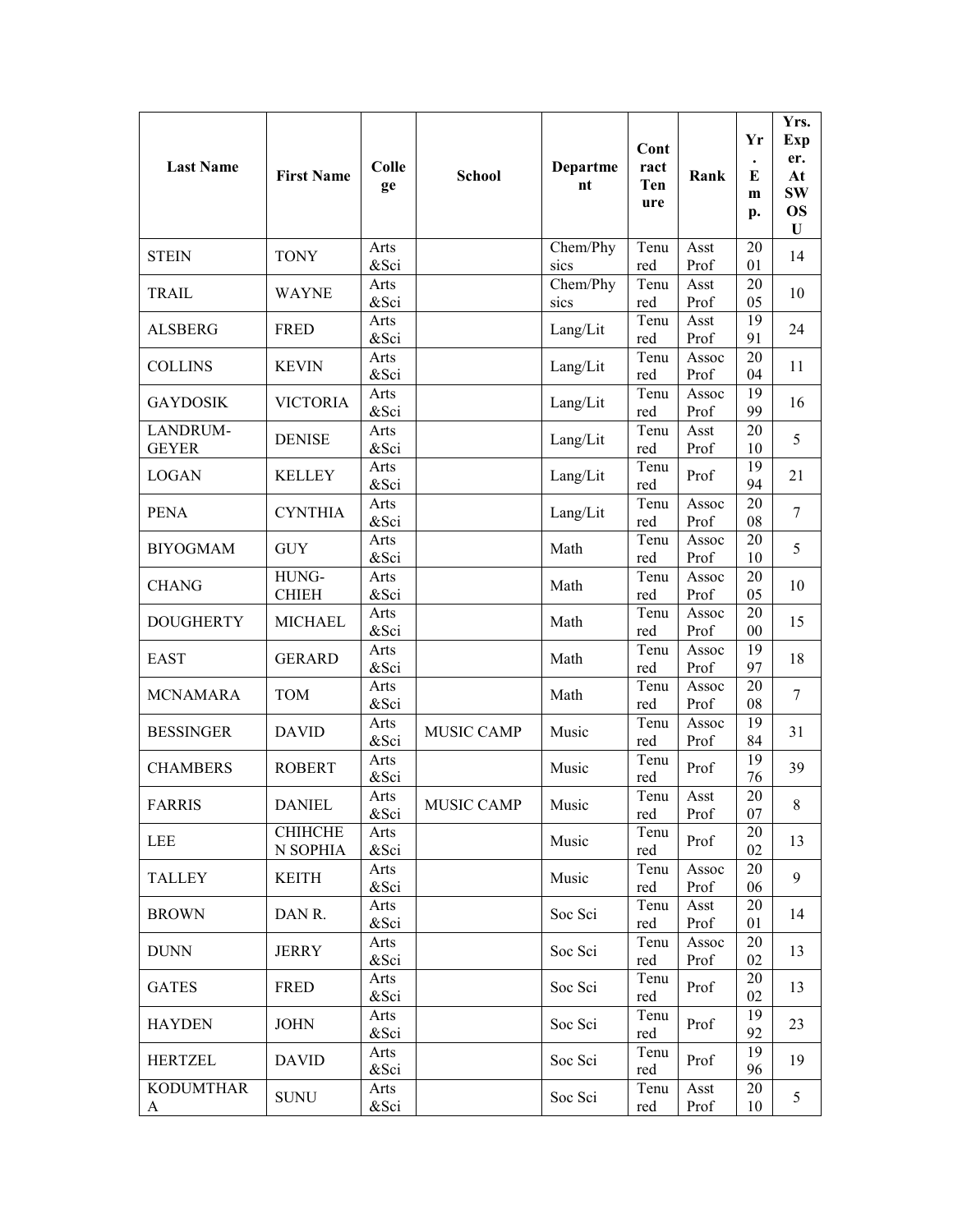| <b>Last Name</b>                | <b>First Name</b>              | <b>Colle</b><br>ge | <b>School</b> | Departme<br>nt         | Cont<br>ract<br>Ten<br>ure | Rank          | Yr<br>E<br>m<br>p.    | Yrs.<br><b>Exp</b><br>er.<br>At<br><b>SW</b><br><b>OS</b><br>U |
|---------------------------------|--------------------------------|--------------------|---------------|------------------------|----------------------------|---------------|-----------------------|----------------------------------------------------------------|
| <b>CALLEN</b>                   | <b>ERIN</b>                    | Phar<br>macy       |               | Pharm<br>Practice      | Tenu<br>red                | Prof          | 20<br>03              | 12                                                             |
| <b>GALES</b>                    | <b>BARRY</b>                   | Phar<br>macy       |               | Pharm<br>Practice      | Tenu<br>red                | Prof          | 19<br>90              | 25                                                             |
| <b>GALES</b>                    | <b>MARK</b>                    | Phar<br>macy       |               | Pharm<br>Practice      | Tenu<br>red                | Prof          | 19<br>91              | 24                                                             |
| <b>KESSLER</b>                  | <b>TIFFANY</b>                 | Phar<br>macy       |               | Pharm<br>Practice      | Tenu<br>red                | Assoc<br>Prof | 20<br>09              | 6                                                              |
| <b>MONTARELLA</b><br>(HARRISON) | <b>KRISTIN</b>                 | Phar<br>macy       |               | Pharm<br>Practice      | Tenu<br>red                | Assoc<br>Prof | 20<br>03              | 12                                                             |
| <b>MORRIS</b>                   | <b>NINA</b>                    | Phar<br>macy       |               | Pharm<br>Practice      | Tenu<br>red                | Asst<br>Prof  | 19<br>79              | 36                                                             |
| <b>PATATANIAN</b>               | <b>EDNA</b>                    | Phar<br>macy       |               | Pharm<br>Practice      | Tenu<br>red                | Assoc<br>Prof | 20<br>01              | 14                                                             |
| <b>SHARP</b>                    | <b>RANDALL</b>                 | Phar<br>macy       |               | Pharm<br>Practice      | Tenu<br>red                | Assoc<br>Prof | 20<br>01              | 14                                                             |
| WELCH                           | E. BEN                         | Phar<br>macy       |               | Pharm<br>Practice      | Tenu<br>red                | Assoc<br>Prof | 19<br>89              | 26                                                             |
| <b>WILLIAMS</b>                 | <b>NANCY</b>                   | Phar<br>macy       |               | Pharm<br>Practice      | Tenu<br>red                | Prof          | 20<br>05              | 10                                                             |
| <b>APPEDDU</b>                  | <b>LISA</b>                    | Phar<br>macy       |               | Pharm<br>Science       | Tenu<br>red                | Assoc<br>Prof | 20<br>02              | 13                                                             |
| <b>LONG</b>                     | <b>SCOTT</b>                   | Phar<br>macy       |               | Pharm<br>Science       | Tenu<br>red                | Prof          | 19<br>98              | 17                                                             |
| <b>MOSER</b>                    | <b>TAMI</b>                    | Phar<br>macy       |               | Pharm<br>Science       | Tenu<br>red                | Assoc<br>Prof | 20<br>07              | 8                                                              |
| <b>PRAY</b>                     | W. STEVE                       | Phar<br>macy       |               | Pharm<br>Science       | Tenu<br>red                | Prof          | $\overline{19}$<br>76 | 39                                                             |
| <b>RAMOS</b>                    | CARROLL<br>"LES"               | Phar<br>macy       |               | Pharm<br>Science       | Tenu<br>red                | Prof          | 19<br>98              | 17                                                             |
| <b>SALUJA</b>                   | <b>HARDEEP</b><br><b>SINGH</b> | Phar<br>macy       |               | Pharm<br>Science       | Tenu<br>red                | Asst<br>Prof  | 20<br>10              | 5                                                              |
| <b>STOCKTON</b>                 | <b>SHELLY</b>                  | Phar<br>macy       |               | Pharm<br>Science       | Tenu<br>red                | Prof          | 19<br>96              | 19                                                             |
| VAN DUSEN                       | <b>VIRGIL</b>                  | Phar<br>macy       |               | Pharm<br>Science       | Tenu<br>red                | Prof          | 20<br>11              | 4                                                              |
| <b>RALPH</b>                    | <b>DAVID</b>                   | Phar<br>macy       |               | Pharmacy               | Tenu<br>red                | Assoc<br>Prof | 19<br>75              | 40                                                             |
| <b>ASHENFELTER</b>              | <b>MELODY</b>                  | Prof<br>&Gra<br>d  | Bus/Tech      | Acct/Com<br>p Sci/Entr | Tenu<br>red                | Prof          | 19<br>87              | 28                                                             |
| <b>PARKER</b>                   | <b>PATSY</b>                   | Prof<br>&Gra<br>d  | Bus/Tech      | Acct/Com<br>p Sci/Entr | Tenu<br>red                | Assoc<br>Prof | 19<br>99              | 16                                                             |
| <b>WALD</b>                     | <b>TRISHA</b>                  | Prof<br>&Gra<br>d  | Bus/Tech      | Acct/Com<br>p Sci/Entr | Tenu<br>red                | Assoc<br>Prof | 20<br>08              | 7                                                              |
| <b>MELIZA</b>                   | <b>EVETTE</b>                  | Prof               | Beh Sci/Educ  | Education              | Tenu                       | Assoc         | 20                    | 10                                                             |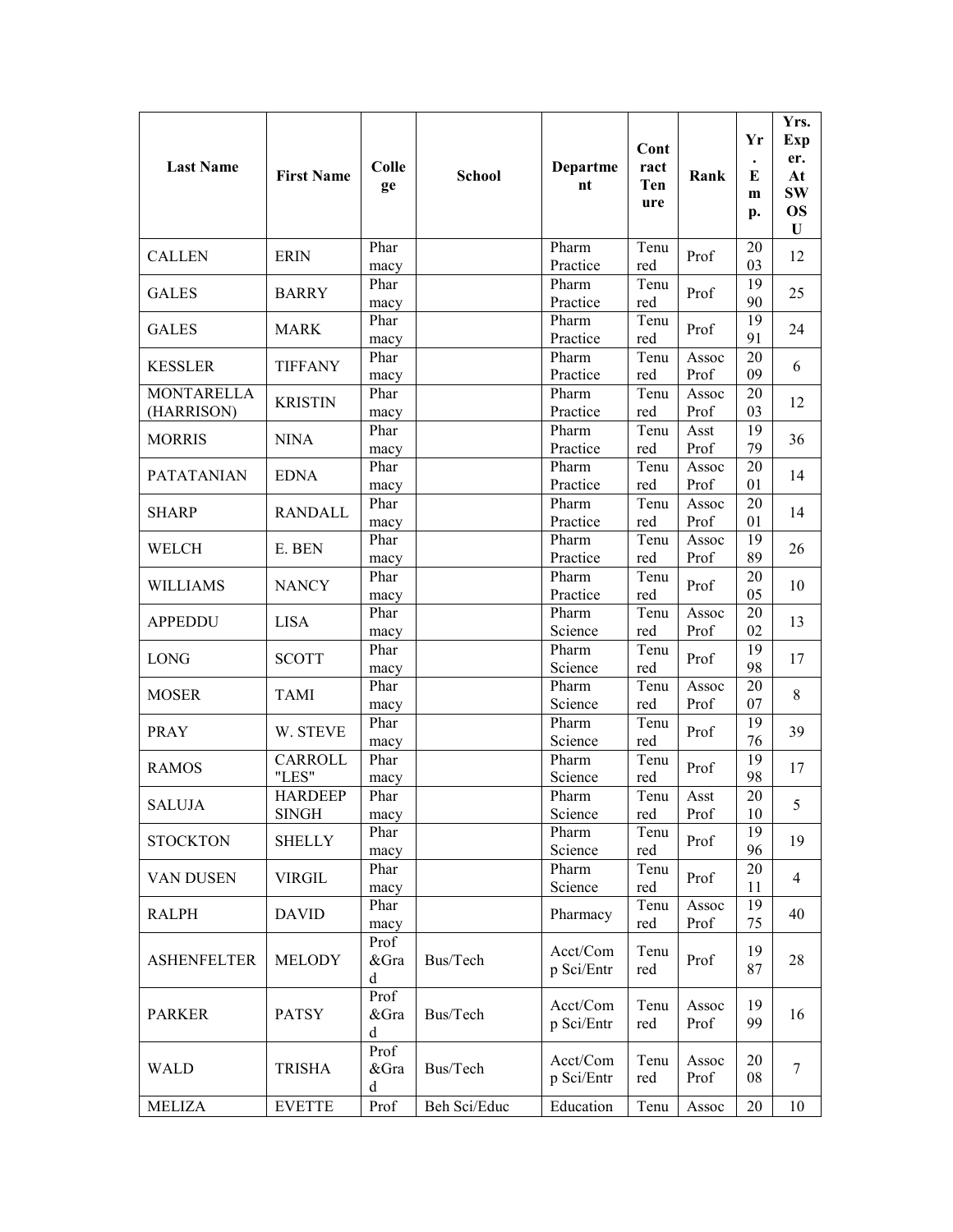| <b>Last Name</b>       | <b>First Name</b> | Colle<br>ge       | <b>School</b> | Departme<br>nt           | Cont<br>ract<br>Ten<br>ure | Rank              | Yr<br>E<br>m<br>p. | Yrs.<br>Exp<br>er.<br>At<br><b>SW</b><br><b>OS</b><br>U |
|------------------------|-------------------|-------------------|---------------|--------------------------|----------------------------|-------------------|--------------------|---------------------------------------------------------|
|                        |                   | &Gra<br>d         |               |                          | red                        | Prof              | 05                 |                                                         |
| <b>RUSSELL</b>         | <b>ANN</b>        | Prof<br>&Gra<br>d | Beh Sci/Educ  | Education                | Tenu<br>red                | Prof              | 19<br>86           | 29                                                      |
| <b>BAUGHER</b>         | <b>RICHARD</b>    | Prof<br>&Gra<br>d | Bus/Tech      | Eng/Ind<br>Tech          | Tenu<br>red                | Prof              | 19<br>76           | 39                                                      |
| <b>HATTON</b>          | <b>VICKI</b>      | Prof<br>&Gra<br>d | Beh Sci/Educ  | Kinesiolog<br>У          | Tenu<br>red                | Prof              | 19<br>88           | 27                                                      |
| <b>WOLFF</b>           | <b>KATHY</b>      | Prof<br>&Gra<br>d | Nursing       | Nursing                  | Tenu<br>red                | Asst<br>Prof      | 19<br>96           | 19                                                      |
| <b>KINDER</b>          | <b>CHAD</b>       | Prof<br>&Gra<br>d | Beh Sci/Educ  | Park &<br>Rec Mgmt       | Tenu<br>red                | Assoc<br>Prof     | 19<br>98           | 17                                                      |
| <b>BARNETT</b>         | AMY               | Prof<br>&Gra<br>d | Beh Sci/Educ  | Psycholog<br>y           | Tenu<br>red                | Assoc<br>Prof     | 20<br>05           | 10                                                      |
| <b>BARNETT</b>         | <b>RANDY</b>      | Prof<br>&Gra<br>d | Beh Sci/Educ  | Psycholog<br>y           | Tenu<br>red                | Assoc<br>Prof     | 20<br>09           | 6                                                       |
| <b>BURGESS</b>         | <b>MELINDA</b>    | Prof<br>&Gra<br>d | Beh Sci/Educ  | Psycholog<br>y           | Tenu<br>red                | Prof              | 20<br>01           | 14                                                      |
| <b>BURGESS</b>         | <b>STEPHEN</b>    | Prof<br>&Gra<br>d | Beh Sci/Educ  | Psycholog<br>y           | Tenu<br>red                | Prof              | 19<br>97           | 18                                                      |
| <b>EDWARDS</b>         | <b>JORIE</b>      | Prof<br>&Gra<br>d | Beh Sci/Educ  | Psycholog<br>$\mathbf y$ | Tenu<br>red                | Assoc<br>Prof     | 20<br>09           | 6                                                       |
| <b>EDWARDS</b>         | <b>JARED</b>      | Prof<br>&Gra<br>d | Beh Sci/Educ  | Psycholog<br>y           | Tenu<br>red                | Assoc<br>Prof     | 20<br>08           | 7                                                       |
| <b>WOLFF</b>           | <b>MICHAEL</b>    | Prof<br>&Gra<br>d | Beh Sci/Educ  | Psycholog<br>y           | Tenu<br>red                | Assoc<br>Prof     | 19<br>90           | 25                                                      |
| <b>CLIFTON</b>         | <b>ROXANN</b>     | Sayre             | Sayre         | Sayre                    | Tenu<br>red                | Instru<br>ctor II | 19<br>89           | 26                                                      |
| <b>DAVIS</b>           | <b>TOMMYE</b>     | Sayre             | Sayre         | Sayre                    | Tenu<br>red                | Instru<br>ctor II | 19<br>90           | 25                                                      |
| <b>FRONEBERGE</b><br>R | <b>SCOTT</b>      | Sayre             | Sayre         | Sayre                    | Tenu<br>red                | Instru<br>ctor II | 19<br>90           | 25                                                      |
| <b>HAUGHT</b>          | <b>JUDY</b>       | Sayre             | Sayre         | Sayre                    | Tenu<br>red                | Instru<br>ctor II | 19<br>91           | 24                                                      |
| <b>DUPREE</b>          | <b>JASON</b>      |                   | Director      | Library                  | Tenu<br>red                | Asst<br>Prof      | 20<br>02           | 13                                                      |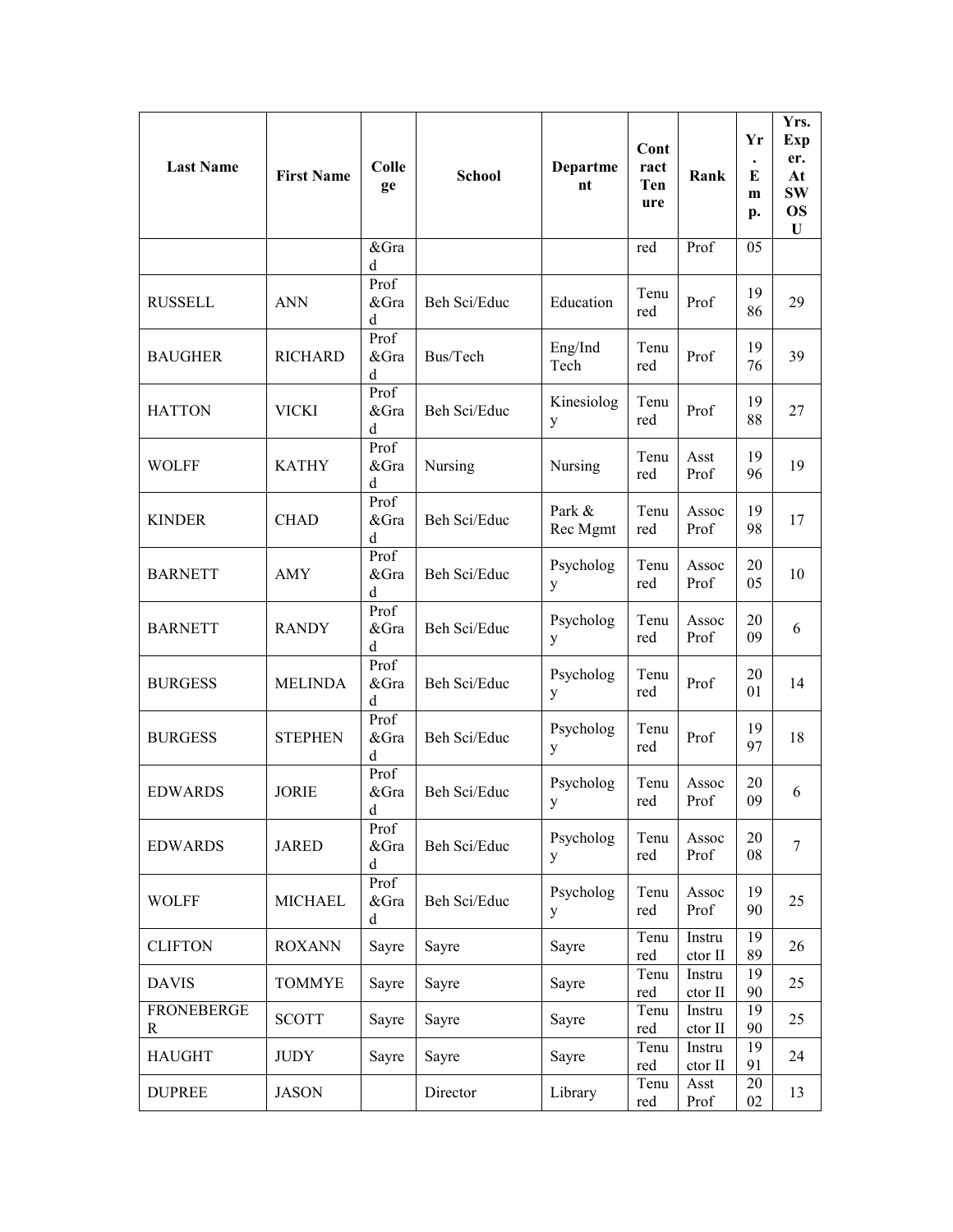| <b>Last Name</b> | <b>First Name</b> | Colle<br>ge | <b>School</b>                                 | Departme<br>nt | Cont<br>ract<br>Ten<br>ure | Rank         | Yr<br>$\bullet$<br>E<br>m<br>p. | Yrs.<br>Exp<br>er.<br>At<br><b>SW</b><br><b>OS</b> |
|------------------|-------------------|-------------|-----------------------------------------------|----------------|----------------------------|--------------|---------------------------------|----------------------------------------------------|
| <b>MURRAY</b>    | FREDERIC          |             | Instructional<br><b>Services</b><br>Librarian | Library        | Tenu<br>red                | Asst<br>Prof | 20<br>06                        | 9                                                  |